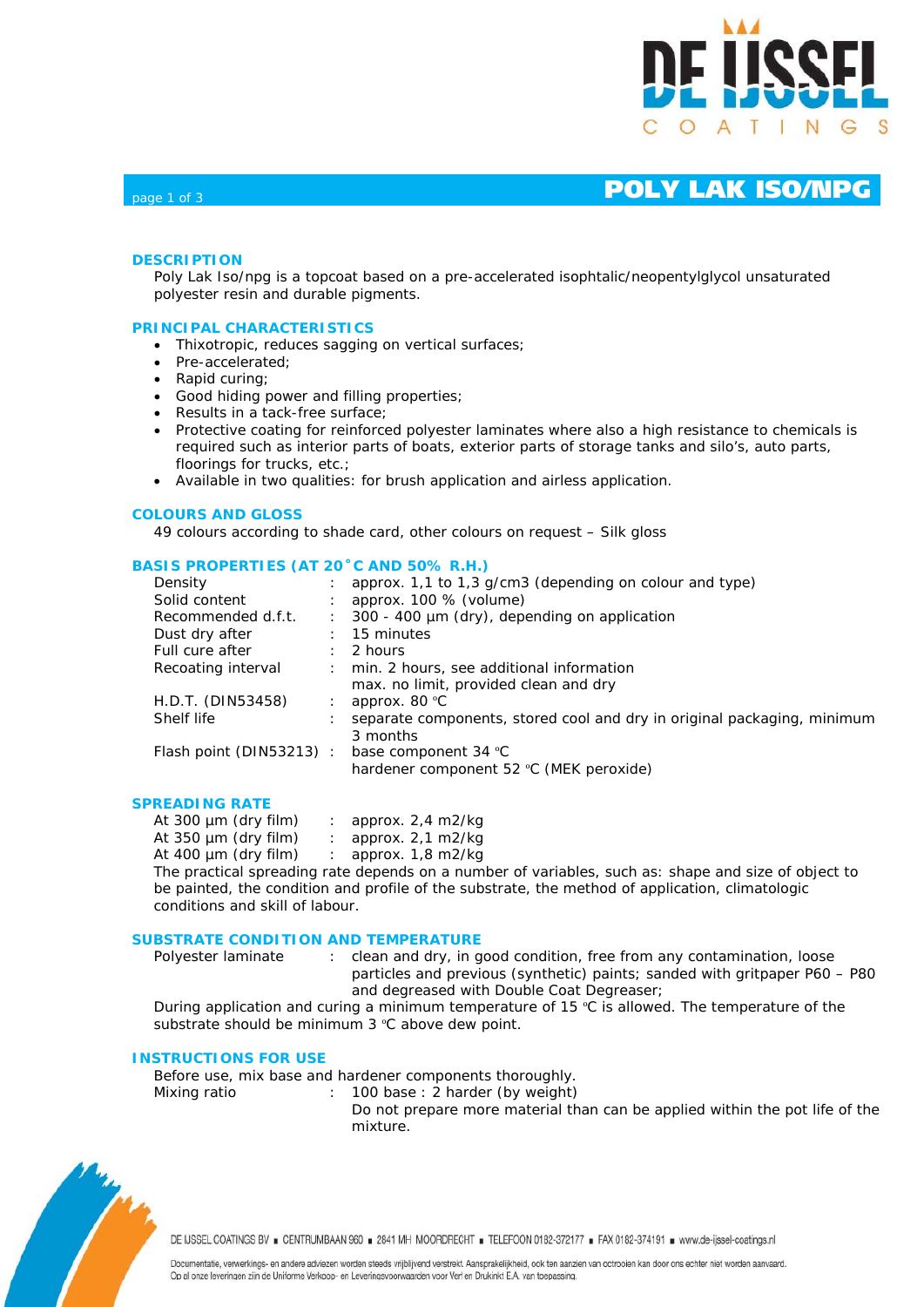

# page 2 of 3 **POLY LAK ISO/NPG**

| Induction time | none                                 |                     |  |
|----------------|--------------------------------------|---------------------|--|
| Pot life       | : airless version:                   | brush version:      |  |
|                | 5 minutes at 25 $°C$                 | 10 minutes at 25 °C |  |
|                | 10 minutes at 20 $^{\circ}$ C        | 15 minutes at 20 °C |  |
|                | 15 minutes at 15 °C                  | 20 minutes at 15 °C |  |
|                | The pot life depends also on colour. |                     |  |

## Application with :

|                 |                                                | Only airless version              |                                   |  |
|-----------------|------------------------------------------------|-----------------------------------|-----------------------------------|--|
|                 | <b>Brush</b>                                   | Airless spray,<br>external mixing | Airless spray,<br>internal mixing |  |
| Type of thinner | n.a.                                           | n.a.                              | n.a.                              |  |
| % of thinner    | n.a.                                           | n.a.                              | n.a.                              |  |
| Nozzle orifice  | n.a.                                           | 0,016 inch                        | 0,023 inch                        |  |
| Nozzle pressure | n.a.                                           | 150 bar                           | 150 bar                           |  |
| Cleaning with   | Double Coat Degreaser, Ethylacetate or Acetone |                                   |                                   |  |

Application by airless is only possible with the special airless version of Poly Lak Npg.

## **ADDITIONAL INFORMATION**

• Recoating Poly Lak Npg

|                                                                                                                | $15^{\circ}$ C | 20 °C    | $25^{\circ}$ C |
|----------------------------------------------------------------------------------------------------------------|----------------|----------|----------------|
| Minimum, with Poly Lak Iso/npg,<br>after degreasing and sanding with<br>P60-P80                                | 2 hours        | 2 hours  | 2 hours        |
| Minimum, with epoxy or Double<br>Coat, after degreasing and sanding<br>with gritpaper P60-P80                  | 24 hours       | 24 hours | 24 hours       |
| Maximum, with epoxy, Double<br>Coat or Poly Lak Iso/npg, after<br>degreasing and sanding with<br>gritpaper P80 | no limit       | no limit | no limit       |

The minimum and maximum interval depend also on colour. Poly Lak Iso/npg contains additives to ensure tack-free curing. These additives might reduce adhesion of subsequent layers. When more layers of Poly Lak Iso/npg are required, we recommend to replace the first layer with a gelcoat, e.g. Poltix Gelcoat Iso/npg.

- Application Poly Lak Npg
	- For application by airless spray use the special airless quality of our Poly Lak Iso/npg.
	- For brush application use brushes with unpainted handles.
	- Apply Poly Lak Iso/npg evenly, without runs or sags, avoiding holidays and thin spots. Apply Poly Lak Iso/npg in one coat, do not return too often with brush or roller in already applied, wet Poly Lak Iso/npg. This could result in a tacky surface after curing.
	- Do not apply Poly Lak Iso/npg to a warm surface or at higher temperatures. A too low temperature will result in longer curing. Application to a warm surface or at higher temperatures will distort film formation and could result in a tacky surface after curing.
	- Do not apply Poly Lak Iso/npg on top of previous (synthetic) coatings. This will distort curing resulting in a tacky, uncured film.

## • Pre-accelerated

Poly Lak Iso/npg is pre-accelerated with a combination of special accelerators and promoters

• Chemical resistance

The resistance against chemicals (such as used in swimming pools) may vary depending on colour. Please contact our sales department for further information.



DE IJSSEL COATINGS BV E CENTRUMBAAN 960 = 2841 MH MOORDRECHT = TELEFOON 0182-372177 = FAX 0182-374191 = www.de-ijssel-coatings.nl